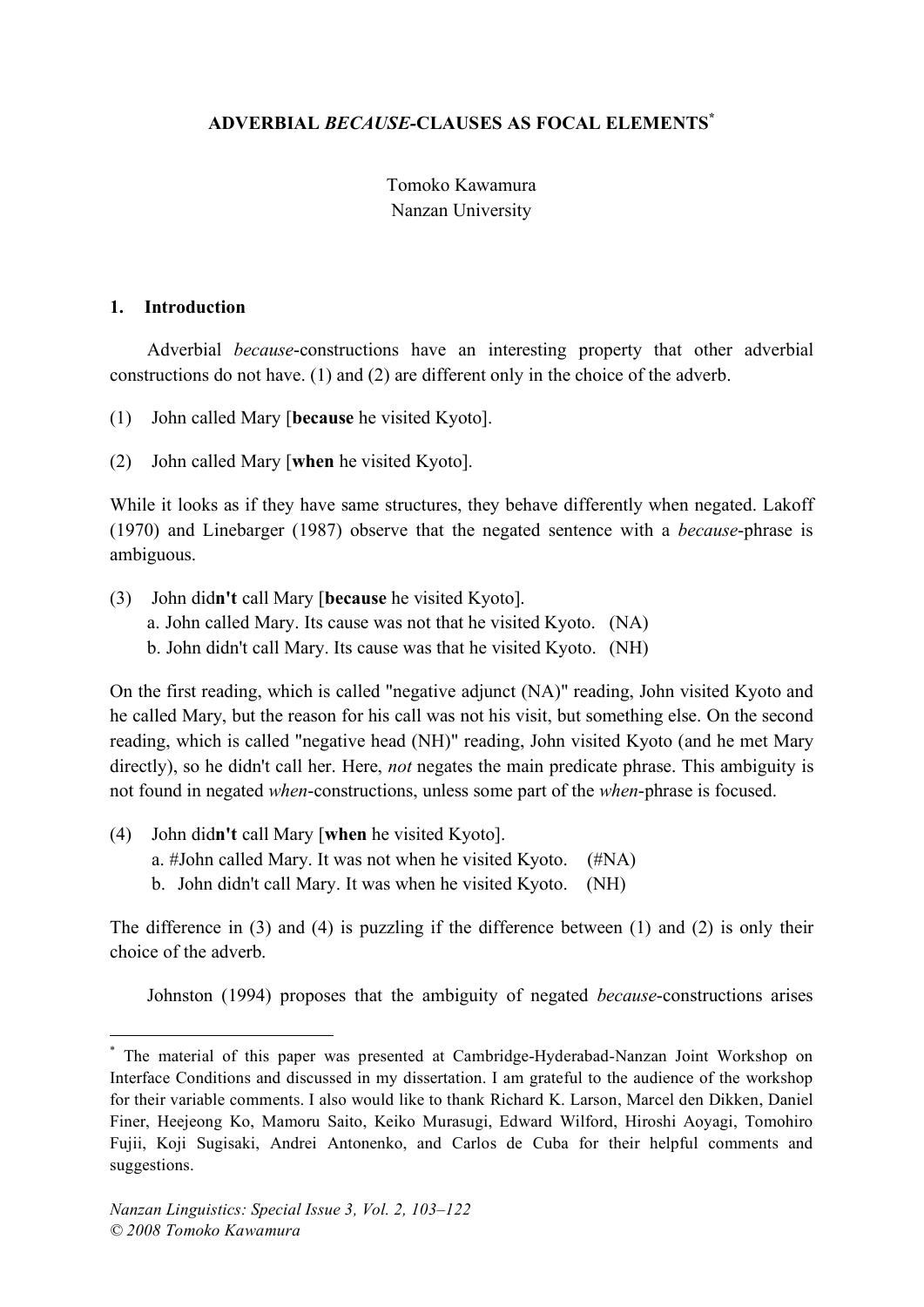from two possible adjunction sites of the *because*-phrase. He argues that the *because*-phrase may adjoin to VP or TP.



In (5a), the *because-*phase adjoins to VP and Johnston claims that negation takes scope over the *because-*phrase. He assumes that *because* is a logical element and if it intervenes the hierarchical relation of the negative element and the predicate, the negation must associate with the *because*-phrase, and it blocks the association of negation with the predicate. In (5b), the *because-*phrase adjoins to TP. Since *because* does not intervene between the negative element and the predicate, negation takes scope over the predicate.

This analysis, however, leaves several questions. According to Johnston, the *because*phrase in (5a) intervenes the hierarchical relation of the negative element and the predicate, but it is not clear how to calculate the closeness in this case and why it blocks association of negation with the predicate. Secondly, Johnston claims that not only *because*-phrases, but also temporal adverbial phrases can adjoin to VP and TP. If so, we wrongly predict that negated *when*-constructions are ambiguous as well. Furthermore, this analysis does not capture the interesting correlation between the information structure and the ambiguity of negated sentences. In this paper, I examine the correlation between the information structure and the ambiguity of negated sentences, and propose an alternative focal analysis of negated *because*constructions, arguing that *because-*phrase is inherently focused.

#### **2. Correlations between the Information Structure and the Ambiguity**

#### **2.1.** *Because***-clauses**

Rutherford (1970) and Hooper and Thompson (1973) observe that there are two distinct types of adverbial *because*-phrases: the restrictive *because-*phrase in (6) and the nonrestrictive *because-*phrase in (7).

(6) Sam is going out for dinner [because his wife is cooking Japanese food]. (restrictive)

(7) Sam is going out for dinner, [because I just talked to Mary]. (non-restrictive)

In (6), the *because-*phrase provides the reason for Sam's actions. In contrast, the *because*-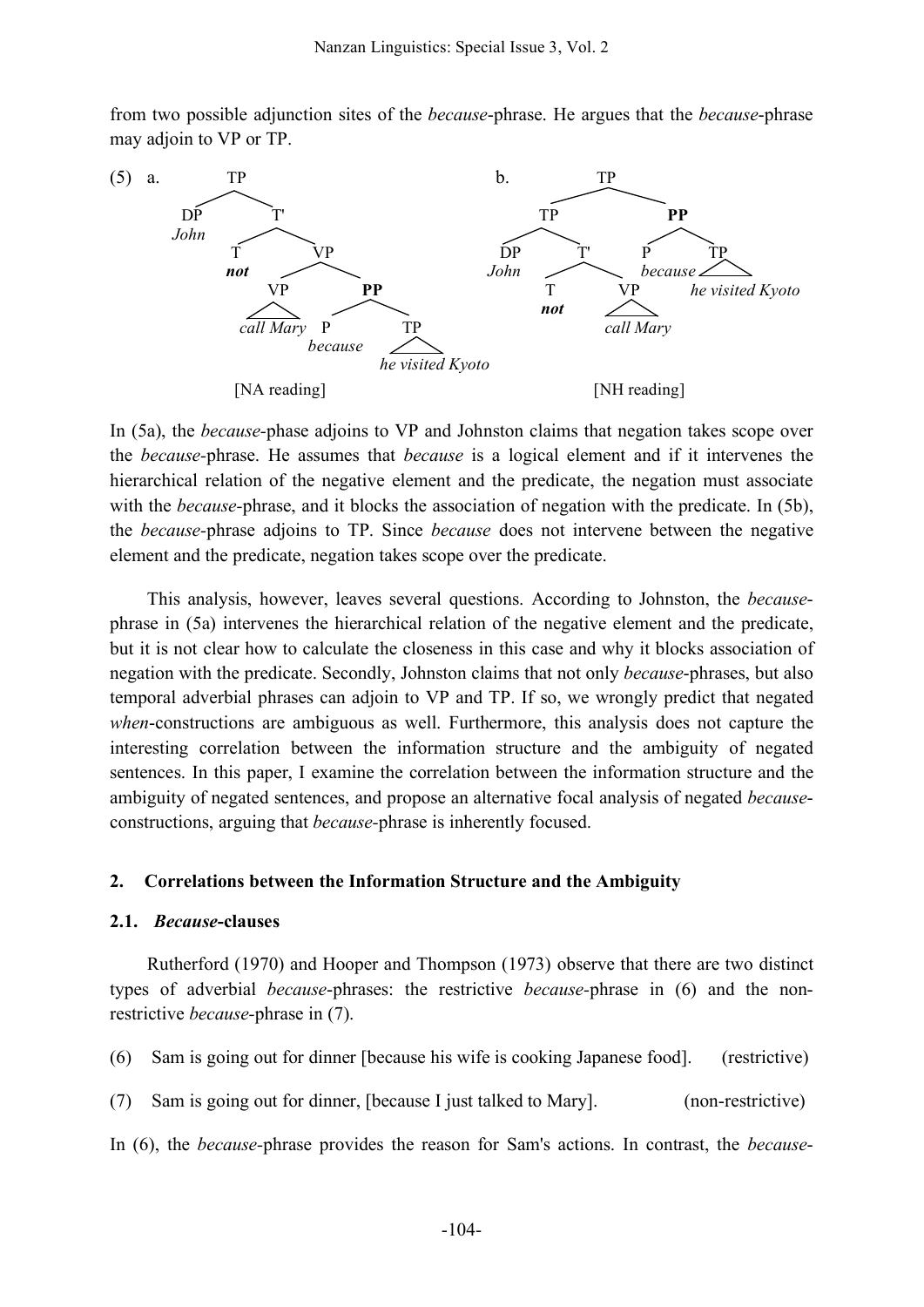phrase in (7) explains how the speaker came by the knowledge of Sam's actions. The reading in (7) is sometimes called "the epistemic reading" and it is distinguished from the restrictive one in (6).

Hooper and Thompson observe that the restrictive and non-restrictive *because*-phrases are different in their informational structures. The restrictive *because*-phrase in (6) expresses the main assertion of the sentence and the information in the main clause is presupposed.

(8) Sam is going out for dinner [because his wife is cooking Japanese food]. (restrictive) *Main assertion: because-phrase (The cause is his wife's cooking of Japanese food.)*

In non-restrictive *because*-constructions, however, the main clause expresses the main assertion.

(9) Sam is going out for dinner, [because I just talked to Mary]. (non-restrictive) *Main assertion: main clause (Sam is going out for dinner.)*

This difference between restrictive and non-restrictive *because-*phrases is clear when we check their yes-no interrogative forms. With restrictive *because-*phrases, (10) asks about the content of the *because*-phrase.

(10) Is Sam going out for dinner [because his wife is cooking Japanese food]? (restrictive) *Yes, that is because his wife is cooking Japanese food. No, that is because he found a new restaurant.*

The main clause has the yes-no interrogative form syntactically, but what (10) asks is whether his wife's cooking of Japanese food is the cause of Sam's going out for dinner. It does not ask whether Sam is going out for dinner. This indicates that the content of the main clause is presupposed. In contrast, with a non-restrictive *because-*clause, the yes-no question in (11) asks about the content of the main clause.

(11) Is Sam going out for dinner?, [because I just talked to Mary]. (non-restrictive) *Yes, he is going out for dinner. No, he is not going out for dinner.*

(11) asks whether Sam goes out for dinner. The *because*-phrase now explains why the speaker asks this question about Sam. This suggests that the main clause expresses the main assertion, in contrast to the restrictive case.

Interestingly, a negated sentence becomes ambiguous when it has a restrictive *because*phrase, but it stays unambiguous with a non-restrictive *because*-phrase.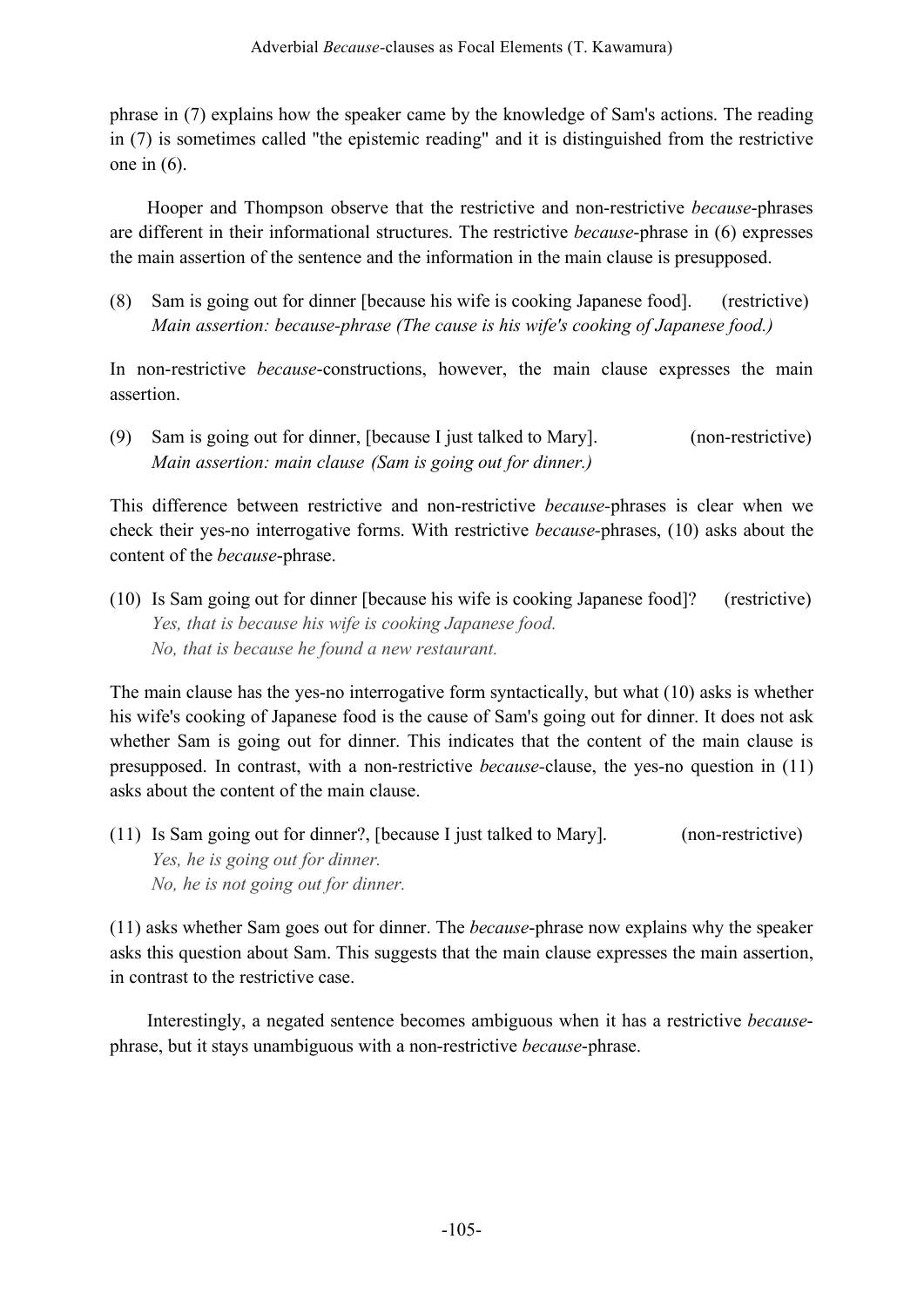- (12) Sam is **not** going out for dinner [because his wife is cooking Japanese food]. (restrictive) a. Sam is going out for dinner. Its cause is not his wife's cooking of Japanese food. (NA) b. Sam is not going out for dinner. Its cause is his wife's cooking of Japanese food. (NH)
- (13) Sam is **not** going out for dinner, [because I just talked to Mary]. (non-restrictive) a. #Sam is going out for dinner. Its cause is not that I just talked to Mary. (#NA)
	- b. Talking to Mary, I found that Sam is not going out for dinner. (NH)

With a restrictive *because*-phrase, the negated sentence has both NA and NH readings, but with a non-restrictive *because-*phrase, it only has the NH-reading. Thus, the negated *because*constructions are ambiguous when the *because*-phrase expresses the main assertion.

The restrictive *because-*phrase may be pre-posed as in (14).

(14) [Because his wife is cooking Japanese food], Sam is going out for dinner. (pre-posed)

Prince (1977) observes that the information structure of pre-posed *because*-constructions is different from that of post-verbal *because-*constructions. She argues that the pre-posed *because*-phrase is presupposed and the main assertion is expressed by the main clause.

(15) [Because his wife is cooking Japanese food], Sam is going out for dinner. (pre-posed) *Main assertion: main clause (Sam is going out for dinner)*

This fact is checked using its yes-no interrogative form. (16) asks the content of the main clause and it indicates that the main clause expresses the main assertion.

(16) [Because his wife is cooking Japanese food], is Sam going out for dinner? (pre-posed) *Yes, he is going out for dinner. No, he is not going out for dinner.*

The difference between post-verbal and pre-posed *because-*constructions is clear when we check the answer of *why-*questions. In answers of *wh-*questions, the phrase which is replaced with the *wh-*element expresses the new information and it is interpreted as the main assertion of the sentence. In the answer of *why-*questions, the post-posed restrictive *because*construction can be used (17Bi), but the pre-posed one cannot be used (17Bii).

- (17) A: Why is Sam going out for dinner?
	- B: i. He is going out for dinner [because his wife is cooking Japanese food]. (post-verbal) ii. #[Because his wife is cooking Japanese food], he is going out for dinner. (pre-posed)

The contrast in (17B) indicates that the post-verbal *because*-phrase can express the new information, while the pre-posed one cannot.

Unlike the post-verbal case, the negated sentence with a pre-posed *because*-phrase is unambiguous.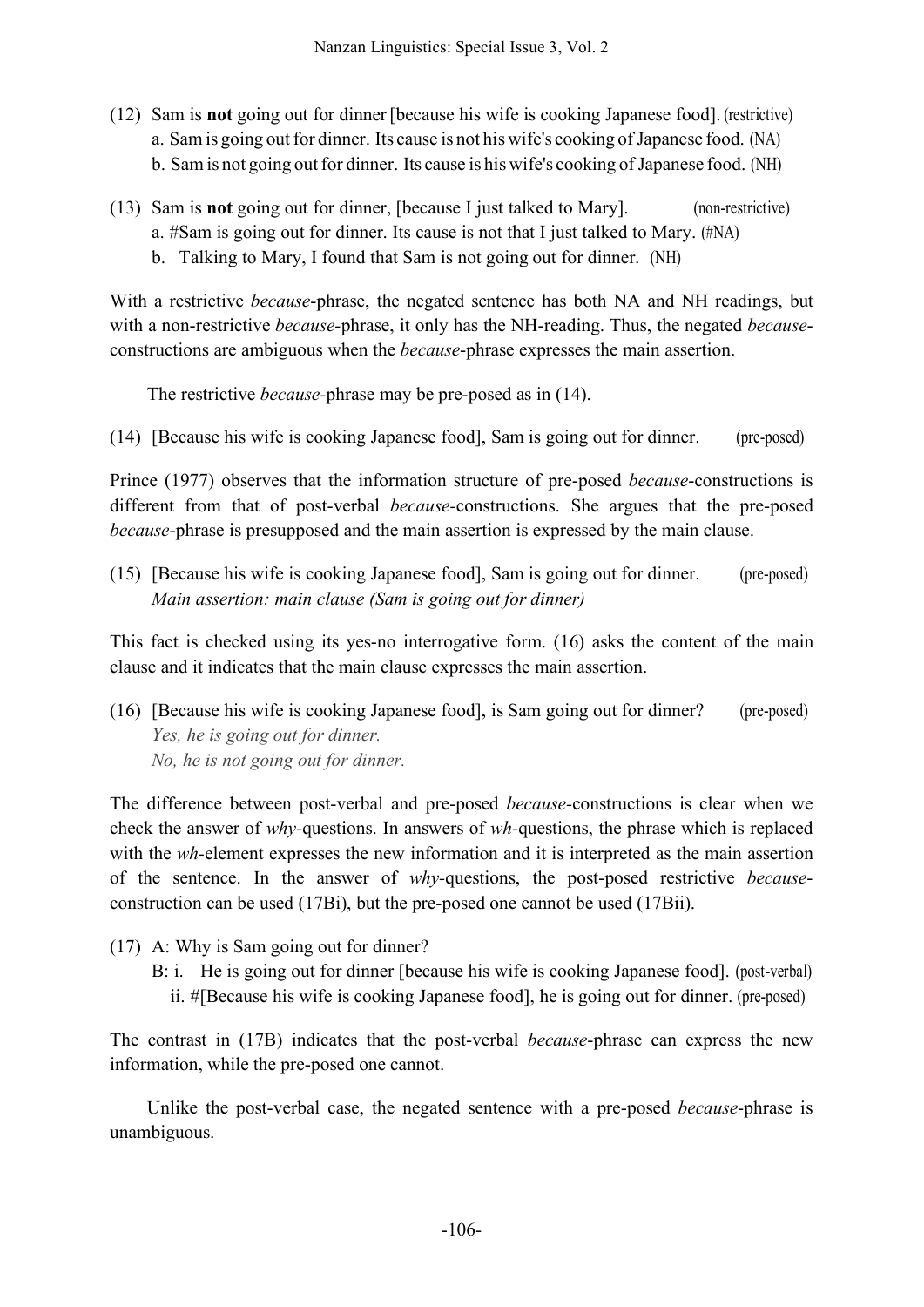(18) [Because his wife is cooking Japanese food], Sam is **not** going outfor dinner. (pre-posed) a. #Sam is going out for dinner. Its cause is not his wife's cooking of Japanese food. (#NA) b. Sam is not going out for dinner. Its cause is his wife's cooking of Japanese food. (NH)

In (18), negation cannot associate with the pre-posed *because*-phrase and it does not have the NA-reading. Thus, the pre-posed restrictive *because*-phrase is different from the post-posed one in two respects: (i) it does not express the main assertion, and (ii) negation does not make the sentence ambiguous.

### **2.2. Other Adverbial Phrases**

The sentence with an *in-order-to* phrase has the same information structure as postverbal restrictive *because*-clause and the content of *in-order-to* phrase expresses the main assertion.

(19) John splayed an insecticide [in order to grow tomatoes]. *Main assertion: in-order-to phrase (The purpose was growing tomatoes.)*

When negated, the sentence becomes ambiguous.

- (20) John did**n't** spray an insecticide [in order to grow tomatoes].
	- a. John sprayed an insecticide. Its purpose was not growing tomatoes. (NA)
	- b. John didn't spray an insecticide. Its purpose was growing tomatoes. (NH)

The *in-order-to* phrase expresses the main assertion of the sentence and the sentence is ambiguous when negated.

How about the constructions with a temporal adverbial phrase? Heinämäki (1978) observes that temporal adverbial phrases typically express the presupposition of the sentence and the main assertion of the sentence is the content of the main clause.

(21) Bob saw a pyramid [when he was in Egypt]. *Main assertion: main clause (Bob saw a pyramid.)*

It is also known that negation does not make the sentence ambiguous, unless some part of the *when*-phrase gets some special stress.

- (22) Bob didn't see a pyramid [when he was in Egypt].
	- a. #Bob saw a pyramid. It was not when he was in Egypt. (#NA)
	- b. Bob didn't see a pyramid. It was when he was in Egypt. (NH)

The causal phrases introduced by *since* or *after* are also presupposed, just like temporal adverbial phrases, and the main clause expresses the main assertion of the sentence.

(23) a. The room was warm [since the air condition broke down]. *Main assertion: main clause (The room was warm.)*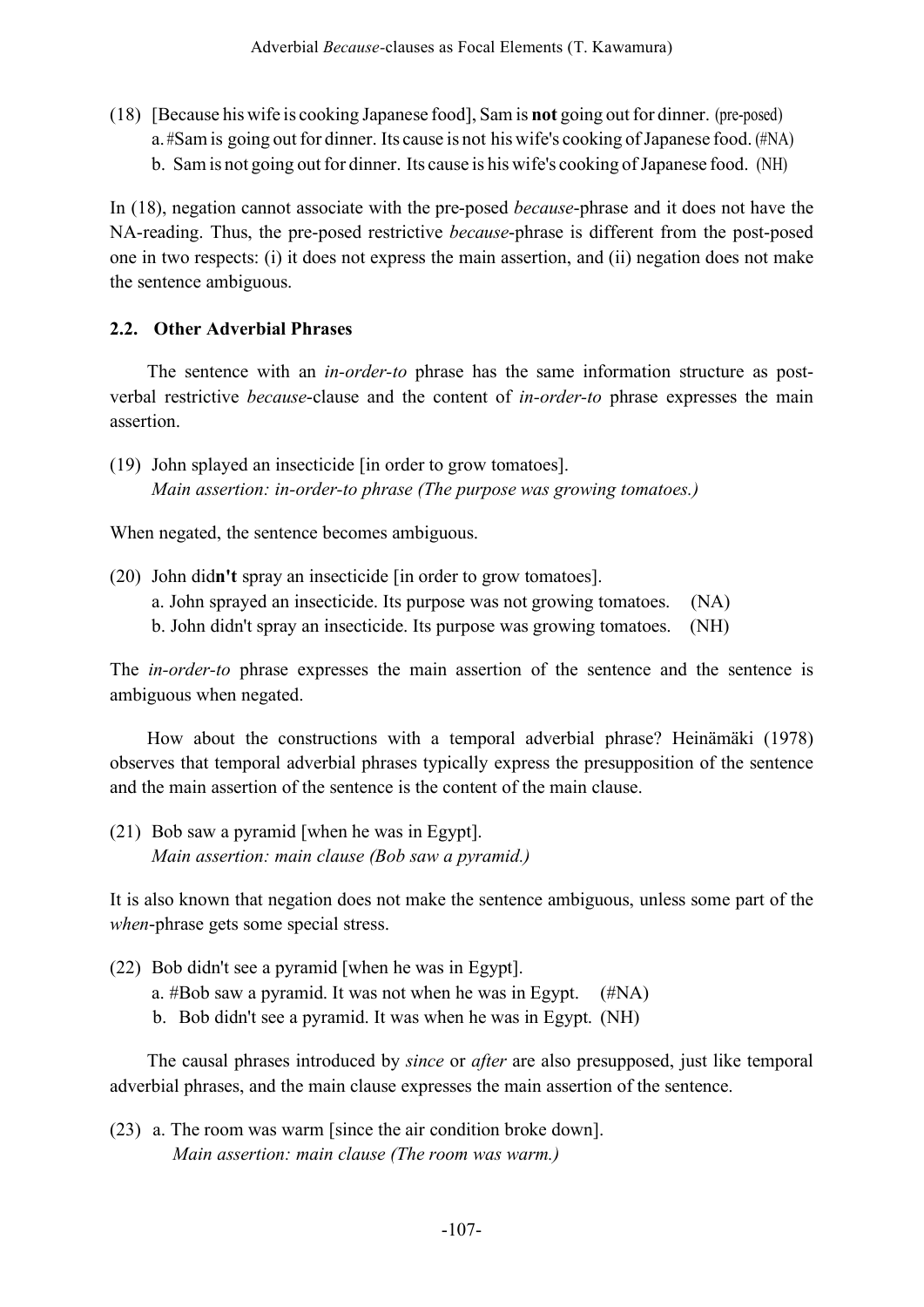b. The room was warm [after the air condition broke down]. *Main assertion: main clause (The room was warm.)*

The adverbs *since* and *after* in (23) have a causal meaning and the breaking of the air condition caused the warmness of the room. Nonetheless, the information structure is like that of temporal adverbial constructions. When those sentences are negated, the sentence stays unambiguous.

(24) The room was **not** warm [since the air condition broke down].

a. #The room was warm. Its cause was not that the air condition broke down. (#NA)

- b. The room was not warm. Its cause was that the air condition broke down. (NH)
- (25) The room was **not** warm [after the air condition broke down].
	- a.  $#The room was warm. It was not after the air condition broke down.$  ( $#NA$ )
	- b. The room was not warm. It was after the air condition broke down. (NH)

So far, we have seen seven different adverbial constructions. The following table summarizes the correlation between the informational structure and the ambiguity of negated sentences:

(26)

|                                  | AdvP expresses the main assertion | Ambiguous with negation |
|----------------------------------|-----------------------------------|-------------------------|
| <i>because</i> (restrictive)     | YES                               | YES (NA/NH)             |
| in-order-to                      | YES                               | YES (NA/NH)             |
| <i>because</i> (preposed)        | NO.                               | NO(MH)                  |
| <i>because</i> (non-restrictive) | NO.                               | NO(MH)                  |
| temporal                         | NO.                               | NO(MH)                  |
| causal since                     | NO.                               | NO(MH)                  |
| causal <i>after</i>              | NO.                               | NO(MH)                  |

(26) shows that negation may associate with the adverbial phrase when it expresses the main assertion of the sentence, but it cannot associate with the presupposed phrases.

### **2.3. Focal Constructions**

Ambiguity is also found in the negated focal constructions (Jackendoff 1972, Jacobs 1991, Herburger 2000 and others).

(27) John did**n't** butter THE BAGEL.

| a. It was not the bagel that John buttered.  | (bound) |
|----------------------------------------------|---------|
| b. It was the bagel that John didn't butter. | (free)  |

In the first reading, John buttered something, but it was not the bagel. Negation associates with the focused element and thus it is called "bound" reading. In the second reading, there was something that John didn't butter and it was the bagel. This reading is called "free" reading. The focused phrase typically expresses the main assertion of the sentence and the rest

of the sentence expresses the presupposition. This suggests that there is a similarity between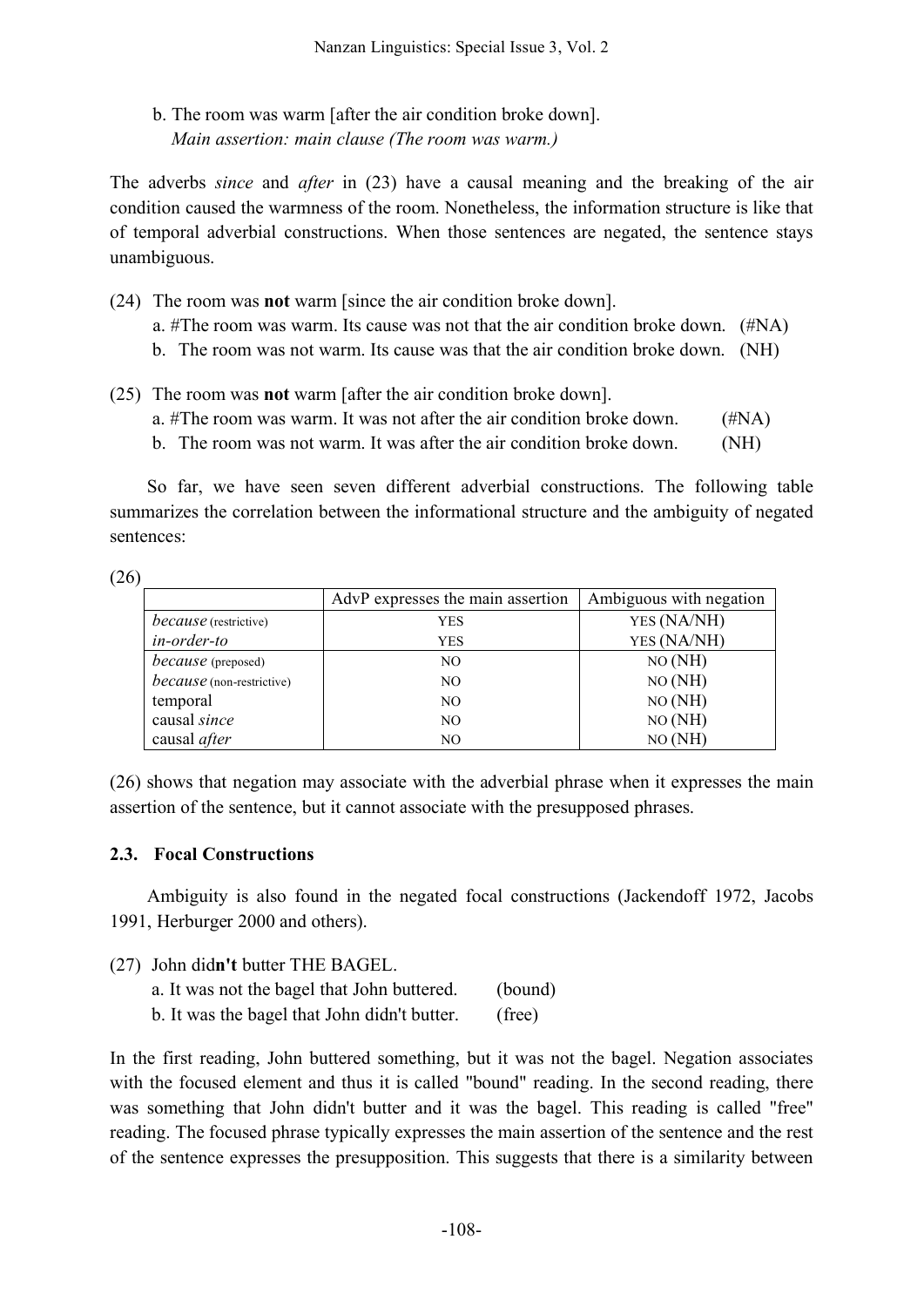the restrictive *because*-constructions and the focal constructions. Both focused phrase and restrictive *because*-phrase express the main assertion of the sentence, and in the bound and NA readings, negation associates with those phrases. In the free reading and the NH-reading, negation associates with the main predicate phrase. This implies that the two readings in the negated restrictive *because-*constructions can be assimilated to the two readings of negated focal constructions. Then, why are the negated focal constructions ambiguous and how those two readings are derived? In the next section, I discuss the analysis of the negated focal constructions.

# **3. Negated Focal Constructions**

# **3.1. Analysis of Focus**

Davidson (1966) argues that action sentences are descriptions of events and they express event quantifications. The sentence *John buttered the bagel* is then logically represented as  $(28)^{1}$ 

(28) John buttered the bagel. [Davidsonian event semantics] **[**∃e:C(e)**]** butter (John, the bagel, e) *There was a contextually relevant event such that John buttered the bagel.*

The event quantifier ∃*e* is restricted by the context predicate C, which gets its value from the context and ensures that the sentence only refers to the events which are relevant in the context. Every other element in the sentence is interpreted in the scope of the event quantifier. Castañada (1967) and Parsons (1990) extend this event semantics and suggest decomposition of the predicate to smaller atomic units. In this neo-Davidsonian event semantics, the event and each argument are correlated in one-to-one relation with the thematic roles, and the sentence *John buttered the bagel* is logically represented as (29).

(29) *John buttered the bagel.* [neo-Davidsonian event semantics] **[**∃e:C(e)**]** butter (e) & Agent (e, John) & Theme (e, the bagel) *There was a contextually relevant event which was buttering whose agent was John and whose theme was the bagel.*

Herburger (2000) employs this neo-Davidsonian event semantics for the analysis of focus. Following the idea by Lewis (1975) and Partee (1991, 1998) that the phrase which expresses the old information tends to be interpreted in the restriction of some quantifier and the phrase which expresses the main assertion tends to appear in its scope, Herburger proposes that the distinction of old and new information imposes a structure on event quantification. She argues that the old information forms the restriction of the event quantifier and the new information constitutes its scope. According to her system, the focal construction *John buttered THE BAGEL* is logically represented as (30).

 $1$  To simplify the analysis, I ignore tense in the logical representations.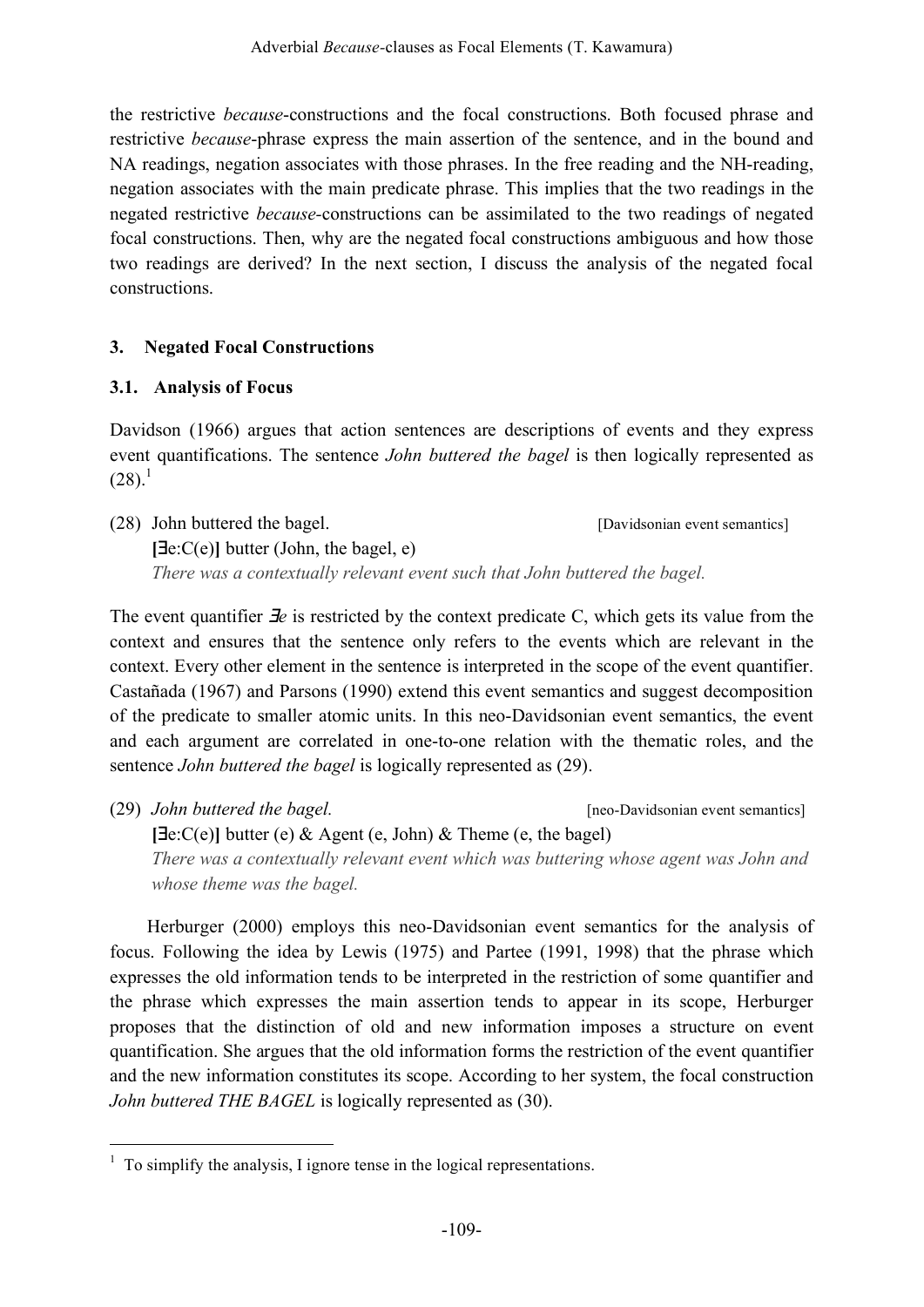(30) John buttered THE BAGEL. [structured event quantification] **[**∃e:C(e) & butter (e) & Agent (e, John)**]** Theme (e, the bagel) *For some contextually relevant buttering event by John, its theme was the bagel.*

The non-focused element appears in the restriction of the event quantifier together with the contextual predicate variable and they restrict the event quantifier. The focused element *THE BAGEL* appears only in the scope of the event quantifier. When the focus position shifts, we get a different logical representation: the event quantifier is restricted by different elements.

(31) JOHN buttered the bagel. [structured event quantification] **[**∃e:C(e) & butter (e) & Theme (e, the bagel)**]** Agent (e, John) *For some contextually relevant buttering event of the bagel, its agent was John.*

Note that two sentences in (30) and (31) have the same truth-condition, but they express different information. The logical representations in (30) and (31) successfully express this difference.

Sentences with a focused element are different from sentences without a focused element in their event structures. Then, how can we derive those logical representations from their syntactic structures? According to the Generalized Quantifier Theory (Barwise and Cooper 1981, Keenan and Stavi 1986), quantifiers in natural languages denote relations between sets. For example, in (32), the quantifier some expresses the intersection relation between the set of birds and the set of swimmers; the sentence is true if these two sets intersect.

(32) Some birds swim. **[**some birds swim] = 1 iff {x: bird (x)} ∩ {x: swim (x)}  $\neq \emptyset$ 

In this theory, the sets so-related are regarded as arguments of the quantifier and those sets play functional roles such as restriction and scope in the interpretation of quantificational expressions. Larson (1991) develops this idea by arguing that quantifiers also have their own argument structures. He proposes that the notions "restriction" and "scope" are theta-roles which are assigned to set-arguments in certain order. Parallel to Baker's (1988) thematichierarchy of verbal predicates in (33), Larson proposes the thematic hierarchy in (34) for quantifiers.

- (33)  $\theta_{\text{AGENT}} > \theta_{\text{THEME}} > \theta_{\text{GOAL}} > ...$  [thematic hierarchy of verbal predicates]
- (34)  $\theta_{\text{SCOPE}} > \theta_{\text{RESTRICTON}} > ...$  [thematic hierarchy of quantifiers]

These thematic hierarchies decide the syntactic relation of arguments. The argument which receives a higher role in the hierarchy should be projected higher in syntactic structures. Note that these hierarchies tell us the hierarchical relations among arguments, but they do not specify the absolute positions of each argument. A certain theta-role, for example " $\theta_{\text{THEME}}$ " may be realized in the V-complement position or the VP spec position, depending on the type of the theta-assigner. If so, the scope role of one-place and two-place quantifiers may be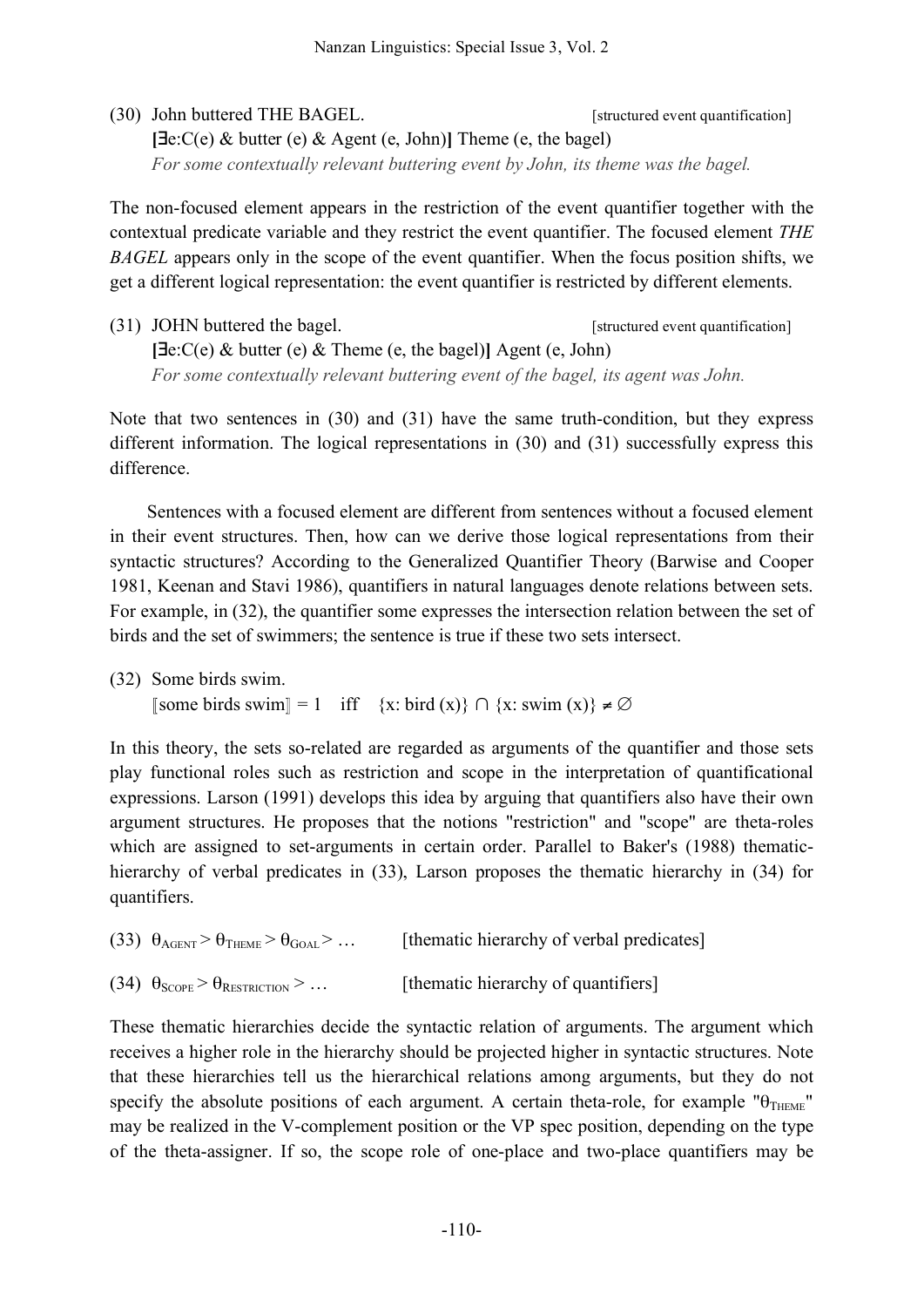realized in different syntactic positions depending on the type of the quantifier. The phrases with a one-place quantifier would have the structure in  $(35a)$  and the phrase with a two-place quantifier would have the syntactic configuration in (35b):



When a quantifier has only one theta-role, it would be the scope role and it is assigned to the phrase in the complement of Q. When a quantifier has two theta-roles, the restriction thetarole would be assigned to the phrase in the complement of Q and the scope theta-role would be assigned to the phrase in QP spec.

I propose that event quantifiers also have the argument structure of quantifiers and they may be one-place or two-place. When the sentence does not have any focused phrase, all elements in the sentence express new information and they are interpreted in the scope of the event quantifier. Thus, the event quantifier has only one theta-role, namely the scope role, and it is assigned to the TP in the complement of Q-head. (36c) shows how the meaning of the sentence is formed from its parts.

(36) a. John buttered the bagel.

**[**∃e:C(e)**]** butter (e) & Agent (e, John) & Theme (e, the bagel)



When a part of the sentence is focused, the event quantifier is restricted by unfocused elements. I propose that the event quantifier in the sentence with a focused phrase has two theta-roles and I assume that this Q-head has a feature which attracts the focused phrase to QP spec covertly. The sentence in (37a) then has the LF-structure in (37b) and the meaning of the sentence is formed as in (37c).

(37) a. John buttered THE BAGEL. **[**∃e:C(e) & butter (e) & Agent (e, John)**]** Theme (e, the bagel)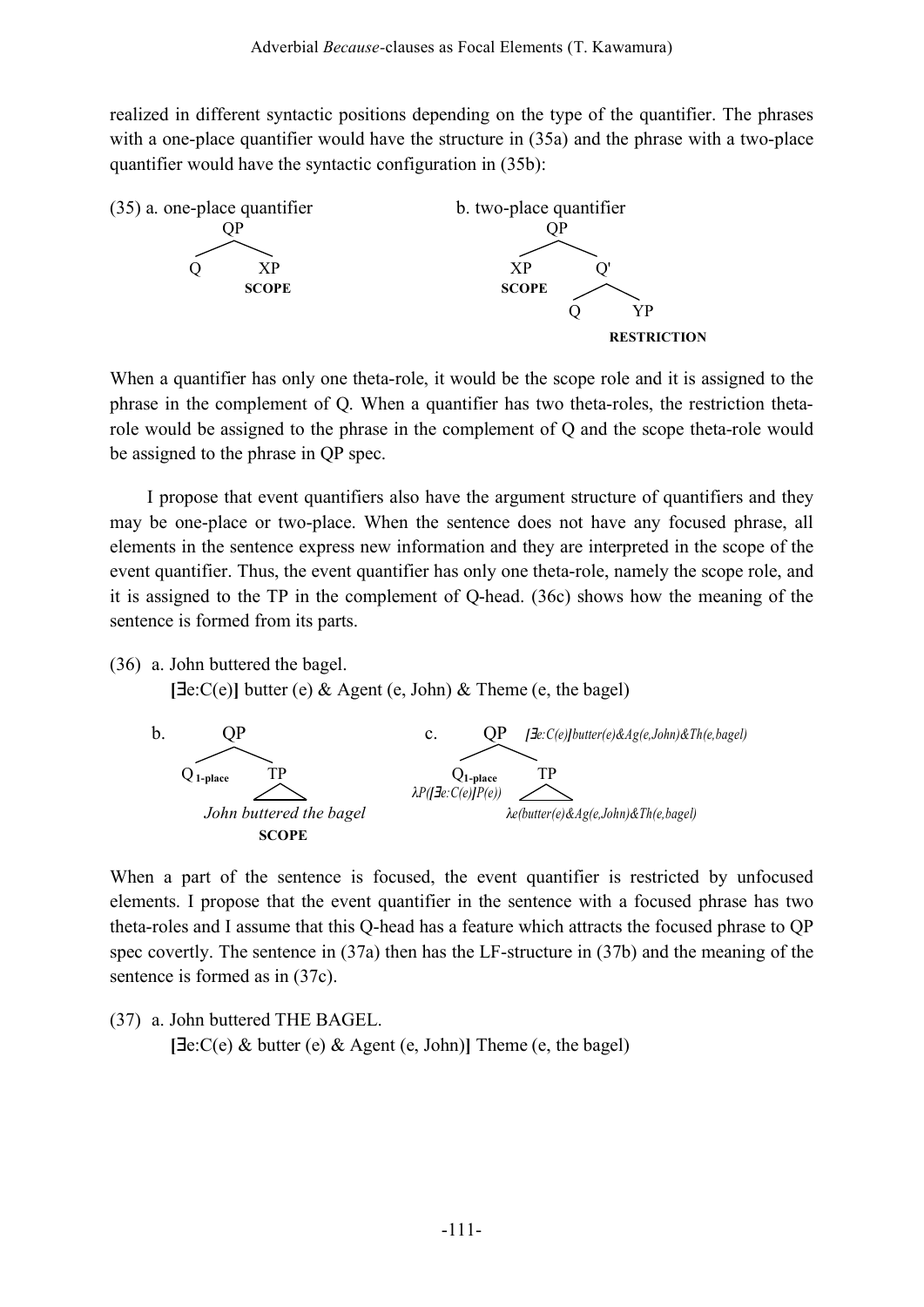

The restriction theta-role of Q is assigned to TP and the TP is mapped to the restriction of the event quantifier. The focused phrase gets the scope role in QP spec and it is mapped the scope of the event quantifier. This analysis systematically maps the LF syntactic structure to a logical representation. Using this structure, I propose an analysis of negated focal constructions in the next section.

### **3.2. Negated Focal Constructions**

As shown before, the negated focal constructions are ambiguous with bound and free readings:

- (38) John did**n't** butter THE BAGEL.
	- a. It was not the bagel that John buttered. (bound)
	- b. It was the bagel that John didn't butter. (free)

Herburger (2000) argues that these two readings are result of the scope difference of negation. On the bound reading, negation is interpreted in the scope of the event quantifier and on the free reading, it is interpreted in the restriction of the event quantifier. The two readings are logically represented as (39a) and (39b) respectively.

(39) a. **[∃e**:  $C(e)$  & butter (e) & Agent (e, John)] ~ [Theme (e, the bagel)] (bound) b.  $[\exists e: C(e) \& \sim [\text{butter}(e) \& \text{Agent}(e, \text{John})]]$  Theme (e, the bagel) (free)

Then how are these logical representations derived? Interestingly, Kiss (1994) observes that these two readings are distinguished syntactically in Hungarian. Without a focused element, the negative element *nem* appears in the pre-verbal position.

(40) Mari [**nem** fözött ebéd -et]. *Hungarian* Mari not coocked lunch-acc

'Mary didn't cook lunch.'

When a part of the sentence is focused, the focused element appears in a designated position, which follows the topic phrase. In the bound reading, the negation *nem* precedes the focused phrase (41a), and in the free reading, it precedes the predicate (41b).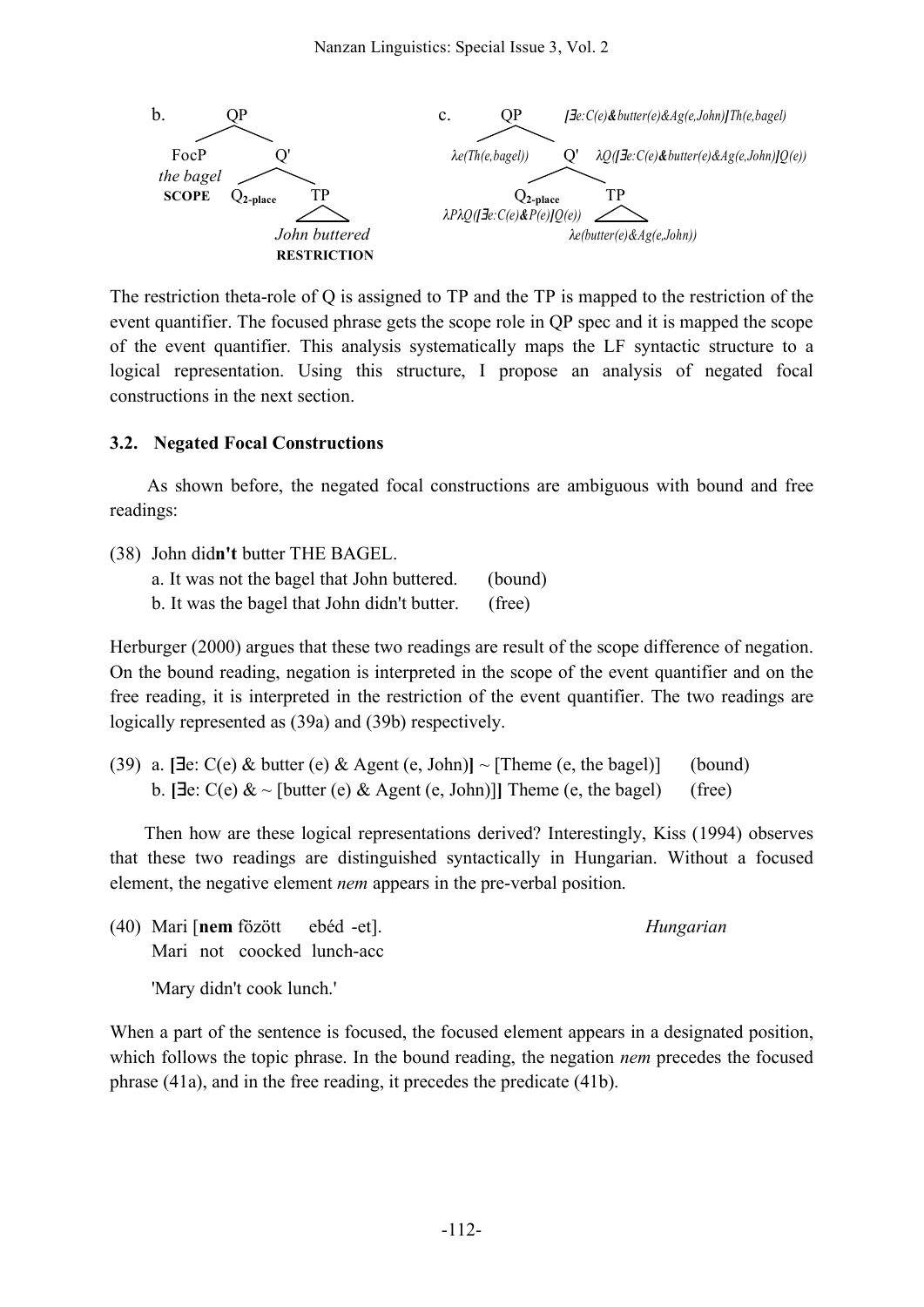| (41) a. Mari nem EBÉDET <sub>i</sub> [fözött t <sub>i</sub> ]<br>Mary not lunch-acc<br>cooked | Hungarian |
|-----------------------------------------------------------------------------------------------|-----------|
| 'It was not lunch that Mary cooked.'                                                          | (bound)   |
| b. Mari EBÉDET <sub>i</sub> [nem fözött $t_i$ ]<br>Mari lunch-acc nom<br>cooked               |           |
| 'It was lunch that Mary didn't cook.'                                                         | (free)    |

This difference in (41a) and (41b) suggests that the scope difference of negation arises from the different syntactic positions of negation.

So, I propose that negation may be interpreted in the position different from the Negprojection and the LF-position of the interpretable [+neg] feature decides the scope of the negation. I assume that the [+neg] feature may appear on the Foc-head or the Neg-head. If it appears on the Foc-head, the negation is mapped to the scope of the event quantifier together with the focused element, and the bound reading is derived.<sup>2</sup> If it appears on the Neg-head, the negation is mapped to the restriction of the event quantifier and the free reading is derived.



Here, two readings arise from two possible sites of the [+neg] feature. In Einglish, the [+neg] feature does not carry the phonological form and the Neg-head is usually pronounced. However if we assume that Hungarian [+neg] feature is pronounced as *nem*, the correlation between the two forms in (41a) and (41b) and their readings is straightforwardly explained.

If the *because-*phrase behaves like a focused phrase, the ambiguity of negated *because*constructions should be analyzed in the way parallel to the negated focal constructions. I discuss the analysis of negated *because*-construction in the next section.

 $2 \text{ In (42a), the position of the [+neg] feature is different from where negation is actually pronounced. I }$ assume that if the [+neg] feature appears at the position different from the Neg-head, the [+neg] feature must be c-commanded by the Neg-head when the Neg-head is introduced to the derivation.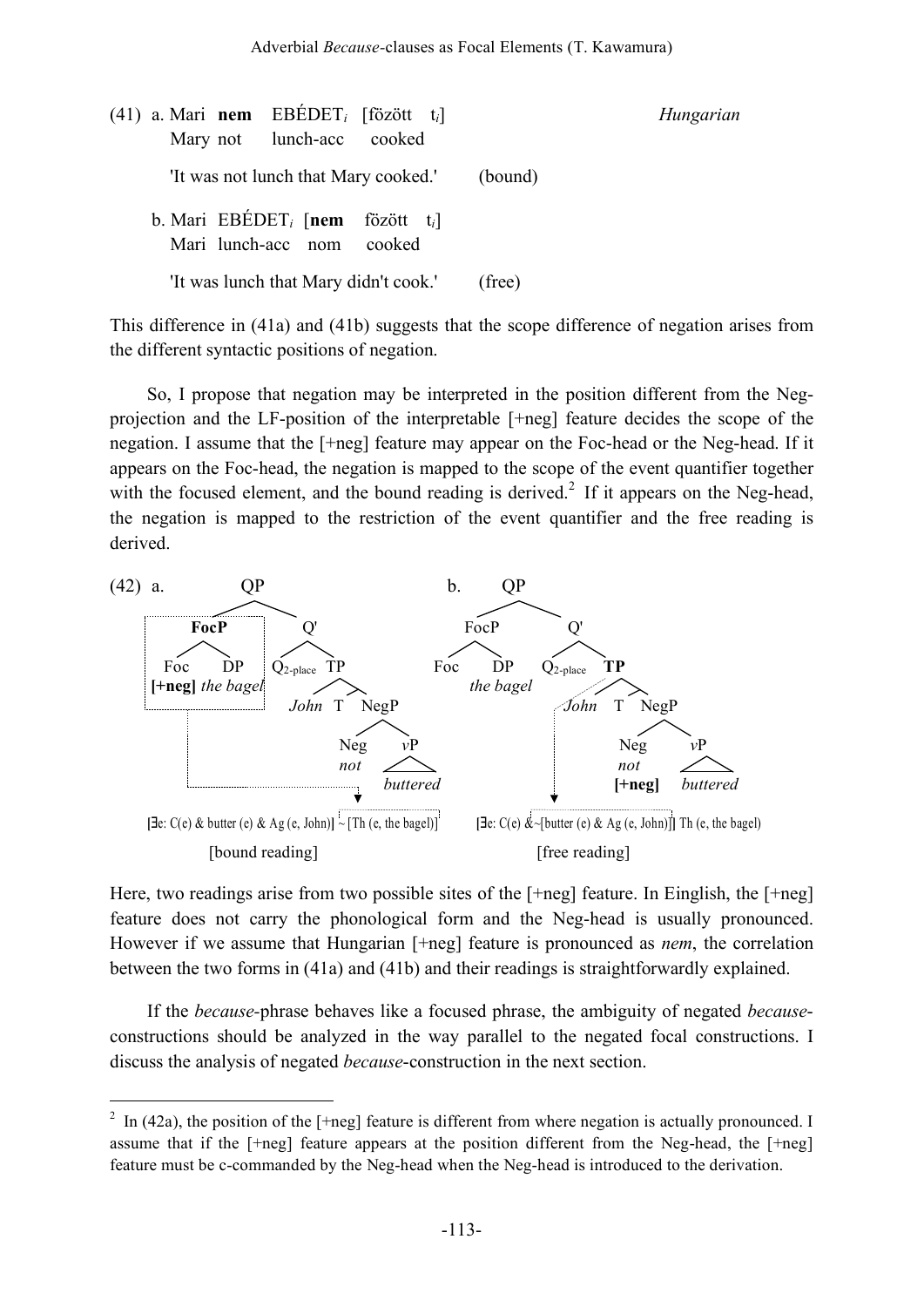#### **4. Ambiguity of Negated** *Because***-constructions**

Recall that the restrictive *because*-phrase expresses the main assertion. Larson (2004) thus proposes that the *because-*phrase is interpreted in the scope of the event quantifier and its domain is restricted by the elements in the main clause. The simple case in (43a) is logically represented as (43b).

- (43) a. Sam is going out [because Mary is cooking Japanese food].
	- b.  $[\exists e_1: C(e_1) \&$  go-out  $(e_1) \&$  Agent  $(e_1, Sam)$ ] $[\exists e_2: C(e_2) \&$  cause  $(e_2, e_1)]$  cook  $(e_2) \&$ Agent (e<sub>2</sub>, Mary) & Theme (e<sub>2</sub>, Japanese food) *For some contextually relevant going out event by Sam, its cause is some cooking event of Japanese food by Mary.*

Since the NA and NH readings of negated *because*-constructions correspond to the bound and free readings of negated focal constructions, two readings of negated *because*-constructions are logically represented as (44).

- (44) Sam is **not** going out [because Mary is cooking Japanese food].
	- a.  $[\exists e_1: C(e_1) \& \text{go-out}(e_1) \& \text{Agent}(e_1, Sam)][\exists e_2: C(e_2) \& \text{cause}(e_2, e_1)] \sim [\text{cook}(e_2)]$ & Agent (e<sub>2</sub>, Mary) & Theme (e<sub>2</sub>, Japanese food)] (NA-reading)
	- b.  $[∃e₁: C(e₁) < √ [go-out (e₁) & Agent (e₁, Sam)]][∃e₂: C(e₂) & cause (e₂, e₁)] cook (e₂)$ & Agent (e<sub>2</sub>, Mary) & Theme (e<sub>2</sub>, Japanese food) (NH-reading)

In the NA-reading, negation associates with the *because*-phrase and in the free reading, it associates with the predicate phrase. So, I propose that the [+neg] feature may appear in the *because*-head or Neg-head. If it appears on the *because*-head, the logical representation of the NA-reading is derived as in (45). If it appears on the Neg-head, the logical representation of the NH-reading is derived as in (46).



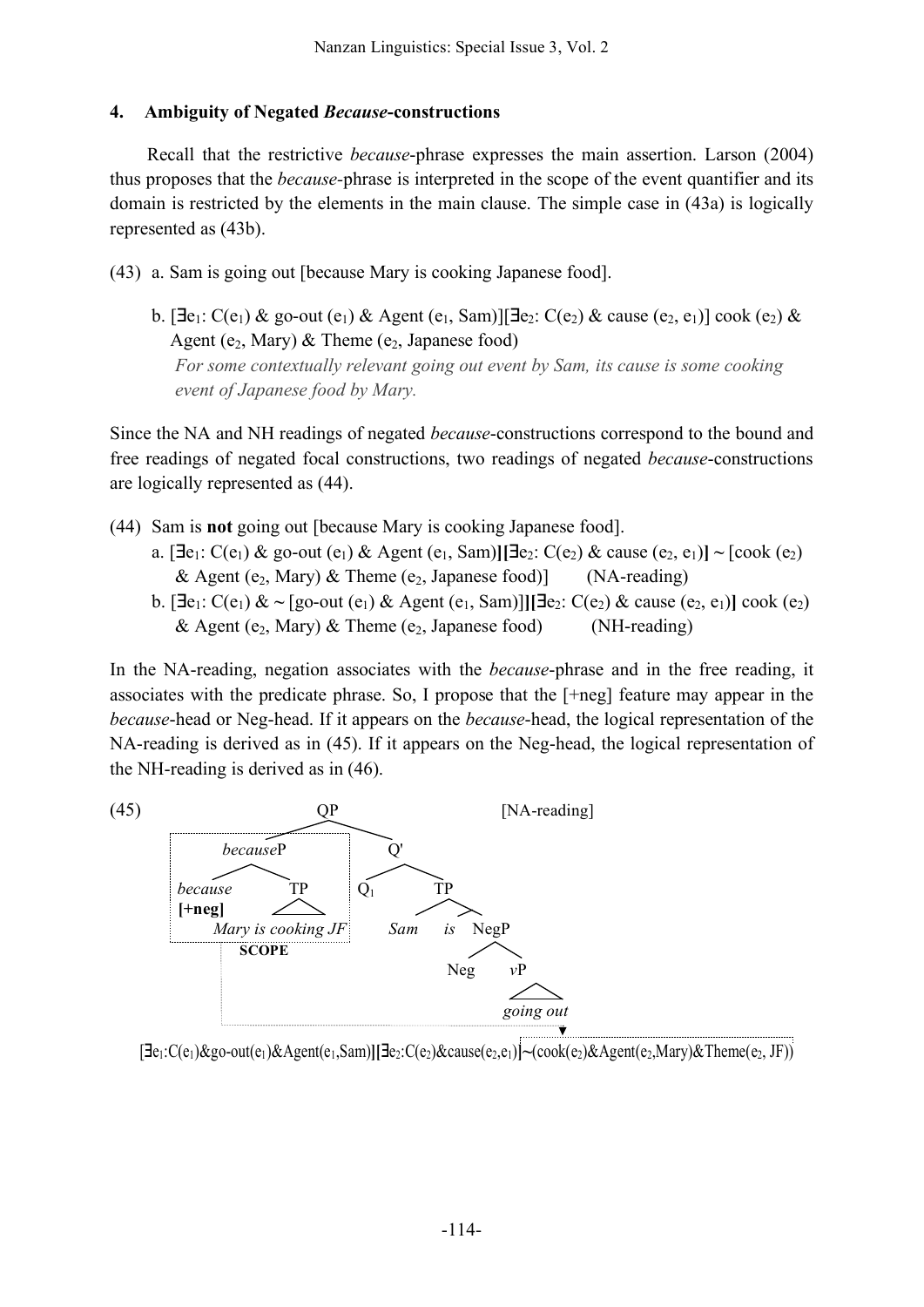

[∃e1:C(e1)& **~**(go-out(e1)&Agent(e1,Sam))**][**∃e2:C(e2)&cause(e2,e1)**]**cook(e2)&Agent(e2,Mary)&Theme(e2, JF)

Here, just like negated focal constructions, the two possible sites of the [+neg] feature induce the ambiguity of negated restrictive *because*-constructions.

Linebarger (1980) and Uribe-Echevarria (1994) examines the correlation between scope possibilities and licensing of Negative Polarity Items (NPIs), and they argue that NPIs is licensed at LF in the scope of negation. Since the LF-position of the [+neg] feature decides the scope of negation, it is reasonable to consider that the [+neg] feature is responsible for licensing NPIs. I propose that NPIs are licensed if they are c-commanded by the head with the [+neg] feature at LF. In the bound reading, the [+neg] feature locates on the Foc-head and it would license the NPI within the focused phrase. In the free reading, the [+neg] feature locates on the Neg-head, so it would not license the NPI within the focused phrase. Then, the negated focus constructions with an NPI in the focused phrase should be unambiguous and allow only bound reading. The example in (47) shows that this is the correct prediction.

- (47) John did**n't** eat **ANY BAGEL**.
	- a. It was not a bagel that John ate. (bound)
	- b. #It was a bagel that John didn't eat. (#free)

The LF-structure of the bound and free readings are given below:



The Foc-head c-commands the focused phrase, but the Neg-head does not c-command it at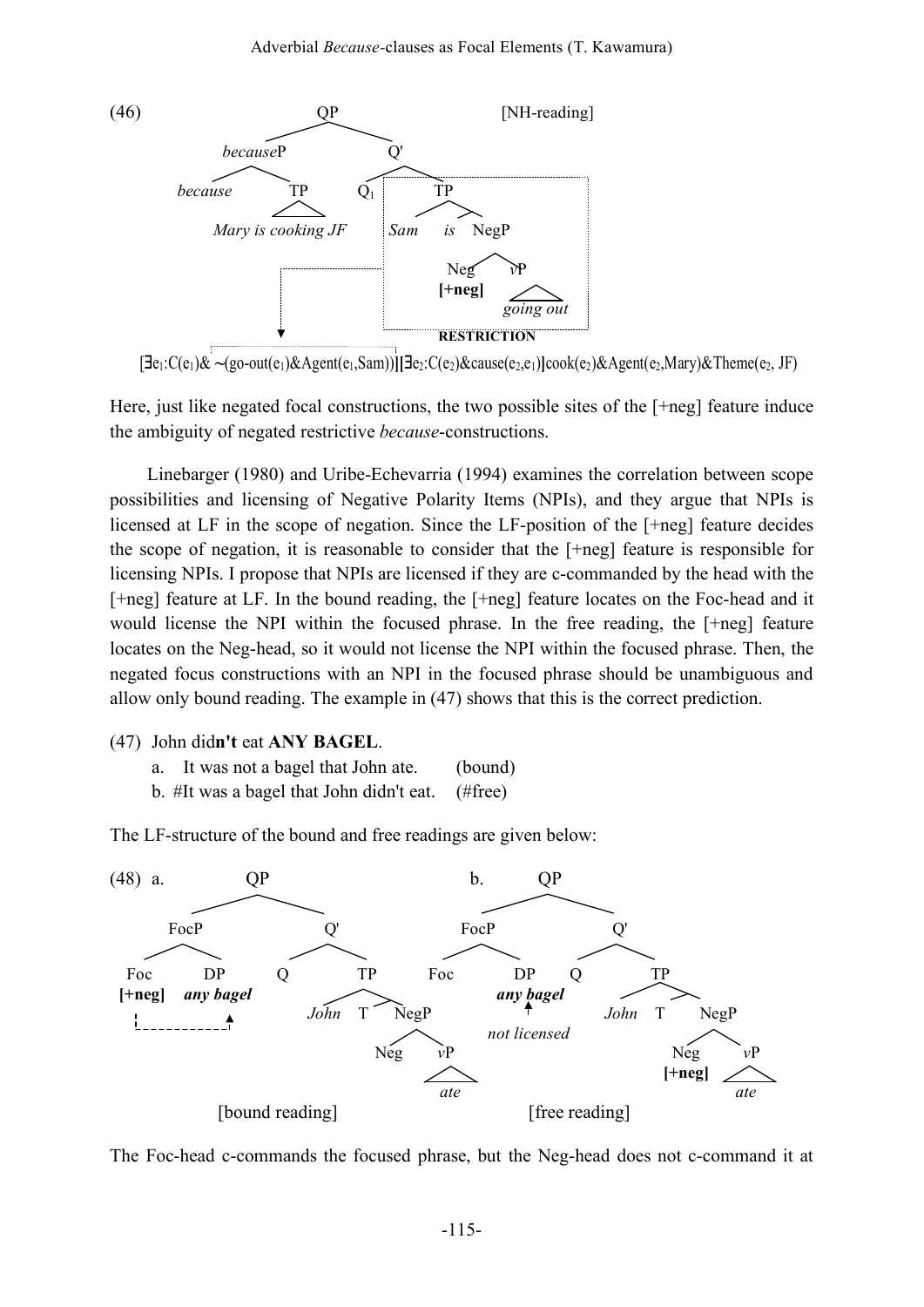LF. Thus the NPI is licensed in the bound reading (48a), but not in the free reading (48b).

If the negated focal constructions and negated restrictive *because*-clauses are analyzed uniformly, we predict that the negated *because-*constructions also become unambiguous when an NPI appears within the *because*-phrase. This prediction is born out. Linebarger (1987) observes that the ambiguity in (44) disappears when an NPI appears within the *because*phrase.

(49) Sam is **not** going out [because Mary is cooking **anything**].

- a. Sam is going out. Its cause is not that Mary is cooking food. (NA)
- b. #Sam is not going out. Its cause is that Mary is cooking food. (#NH)

As predicted, (49) allows only NA-reading, supporting the analysis that the [+neg] feature may appear on the *because*-head.

Interestingly, when an NPI appears outside of the focused phrase, the sentence stays ambiguous. Let us look at the negated focal constructions first.

- (50) John did**n't** give **anything** TO MARY.
	- a. It was not to Mary that John gave something. (bound)
	- b. It was to Mary that John didn't give anything. (free)

The presence of the free reading is predicted, since the Neg-head c-commands the NPI in the presupposed phrase. The availability of the bound reading may look puzzling for lack of direct c-commanding relation between the NPI and the Foc-head. Under the standard X-bar theory, however, the features of the head project up to its maximal projection and thus, the FocP should be able to inherit the  $[+neq]$  feature from its head.<sup>3</sup> This FocP should be able to license the TP-internal NPIs. Since the FocP c-commands an NPI in (51a), the bound reading is available, in addition to the free reading.



Johnston (1994) observes that the ambiguity of negated restrictive *because-*constructions

 <sup>3</sup> Thanks to Marcel den Dikken (personal communication) for suggesting this possibility.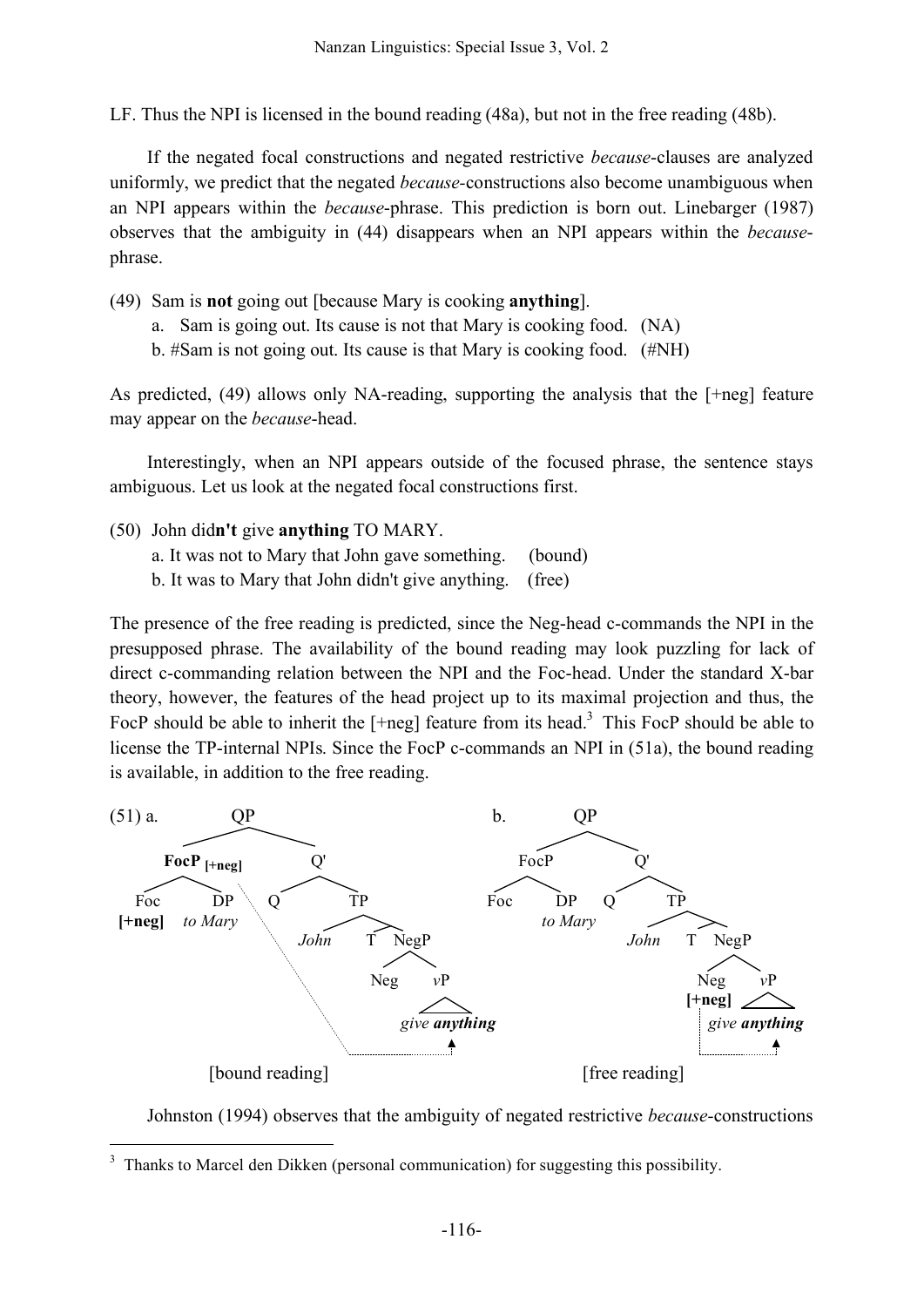stays when an NPI appears outside of the *because*-phrase.

- (52) Sam is **not** going to **any restaurant** [because Mary is cooking dinner].
	- a. Sam is going to some restaurant. Its reason is not that Mary is cooking dinner. (NA)
	- b. Sam is not going to any restaurant. Its reason is that Mary is cooking dinner. (NH)

(52) has both NA and NH readings and it is parallel to the ambiguity we found in (50). These NPI facts support the uniform analysis of focal constructions and *because-*constructions.

I have proposed that the [+neg] feature may appear on the *because-*head or the Neg-head and that when it appears on the *because-*head, the NA-reading is derived, and when it appears on the Neg-head, the NH-reading is derived. In Russian, the [+neg] feature has phonological features and it is overtly realized as *ne*. <sup>4</sup> In negated focal constructions, the bound and free readings are distinguished by the position of the negation. On the bound reading, *ne* appears in front of the focused element, and on the free reading, it appears in front of the predicate.

(53) a. John vstretil **ne** MARY. (bound) *Russian* John met not Mary 'It was not Mary that John met.' b. John **ne** vstretil MARY. (free) John not met Mary 'It was Mary that John didn't meet.' The same distribution is found in the negated *because*-constructions. (54) a. John ušol **ne** [potomu cto prišla Mary]. (NA) *Russian* John left not because that came Mary 'John left. Its reason was not that Mary came.' b. John **ne** ušol [potomu cto prišla Mary]. (NH) John not left because that came Mary

'John didn't leave. Its reason was that Mary came.'

When the negative element *ne* appears just before the *because*-phrase, the sentence has the NA-reading. When it appears before the main predicate, it has the NH-reading. The parallel phenomena of (53) and (54) indicate that the negated focal constructions and negated *because*-constructions should be analyzed in the same way.

Japanese data also support the correlation between the negated focal constructions and the negated *because*-constructions. Takubo (1985) observes that Japanese negation does not associate with a focused element and the negated focal constructions do not have the bound

 <sup>4</sup> Thanks to Andrei Antonenko for Russian data.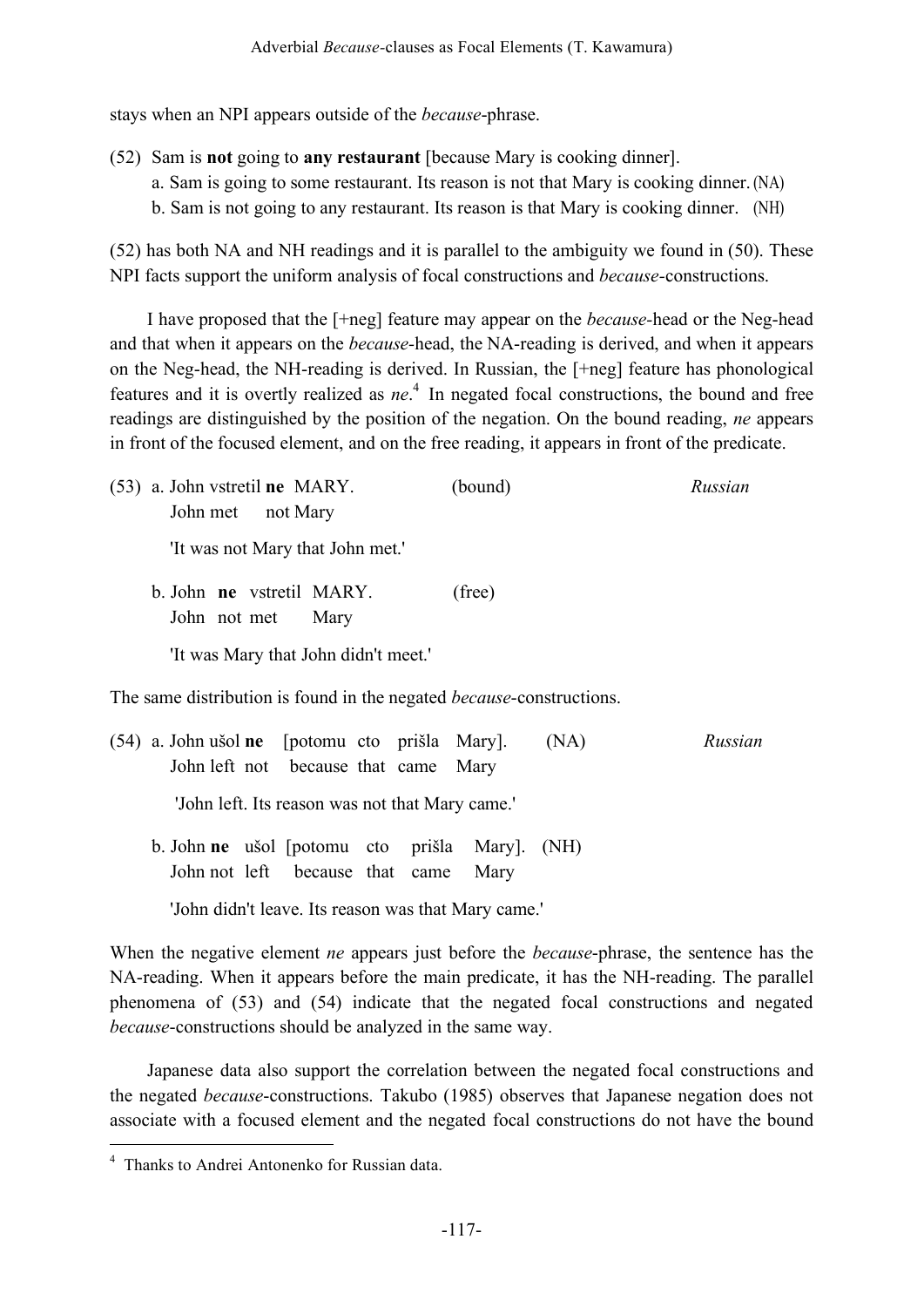reading.<sup>5</sup>

|                                                                                                                                 |  | $(55)$ Taro-wa EDOJO-o<br>Taro-top Edo.castle-acc visit-neg-pst | otozure-nak-atta. |                    | Japanese |
|---------------------------------------------------------------------------------------------------------------------------------|--|-----------------------------------------------------------------|-------------------|--------------------|----------|
| 'Taro didn't visit EDO CASTLE.'<br>a. #It was not Edo castle that Taro visited.<br>b. It was Edo castle that Taro didn't visit. |  |                                                                 |                   | (#bound)<br>(free) |          |

Interestingly, the same pattern is observed in Japanese negated *because-*constructions.

|                                                                                                                                |                                          |                                                |  |  | (56) Taro-wa [Hanako-ga kita kara] deteik-anak-atta. | Japanese |
|--------------------------------------------------------------------------------------------------------------------------------|------------------------------------------|------------------------------------------------|--|--|------------------------------------------------------|----------|
|                                                                                                                                |                                          | Taro-top Hanako-nom came because leave-neg-pst |  |  |                                                      |          |
|                                                                                                                                | "Taro didn't leave because Hanako came." |                                                |  |  |                                                      | (HNA)    |
| a. #Taro left. The reason of it was not that Hanako came.<br>b. Taro didn't leave. The reason of it was that Hanako came. (NH) |                                          |                                                |  |  |                                                      |          |
|                                                                                                                                |                                          |                                                |  |  |                                                      |          |

(56) indicates that negation cannot associate with the *because*-phrase, though it may associate with the main predicate. Johnston's analysis of negated *because*-constructions cannot capture this correlation between the negated focal constructions and the negated *because*constructions. The focal analysis, on the other hand, predicts this correlation correctly.

Before closing this section, I would like to discuss other adverbial clauses briefly. As shown before, *in-order-to* phrases express the main assertion and the sentence is ambiguous with negation.

- (57) John did**n't** spray an insecticide [in order to grow tomatoes].
	- a. John sprayed an insecticide. It was not for growing tomatoes. (NA)
	- b. John didn't spray an insecticide. It was for growing tomatoes. (NH)

I assume that the [+neg] feature may appear on the head of the *in-order-to* phrase or Neg-head and these options make the sentence ambiguous.

The negated pre-posed restrictive *because*-constructions and temporal adverbial phrases are unambiguous.

(i) Taro-ga EDOJO-**wa** otozurenakatta. Taro-nom Edo.castle-*wa* visit-neg-pst

'Taro didn't visit EDO CASTLE.'

a. It was not Edo castle that Taro visited. (bound)

 $5$  Keiko Murasugi (personal communication) pointed out that the bound reading is available even in Japanese when the focused element is marked with the contrastive marker *-wa.*

b. ?? It was Edo castle that Taro didn't visit. (??free)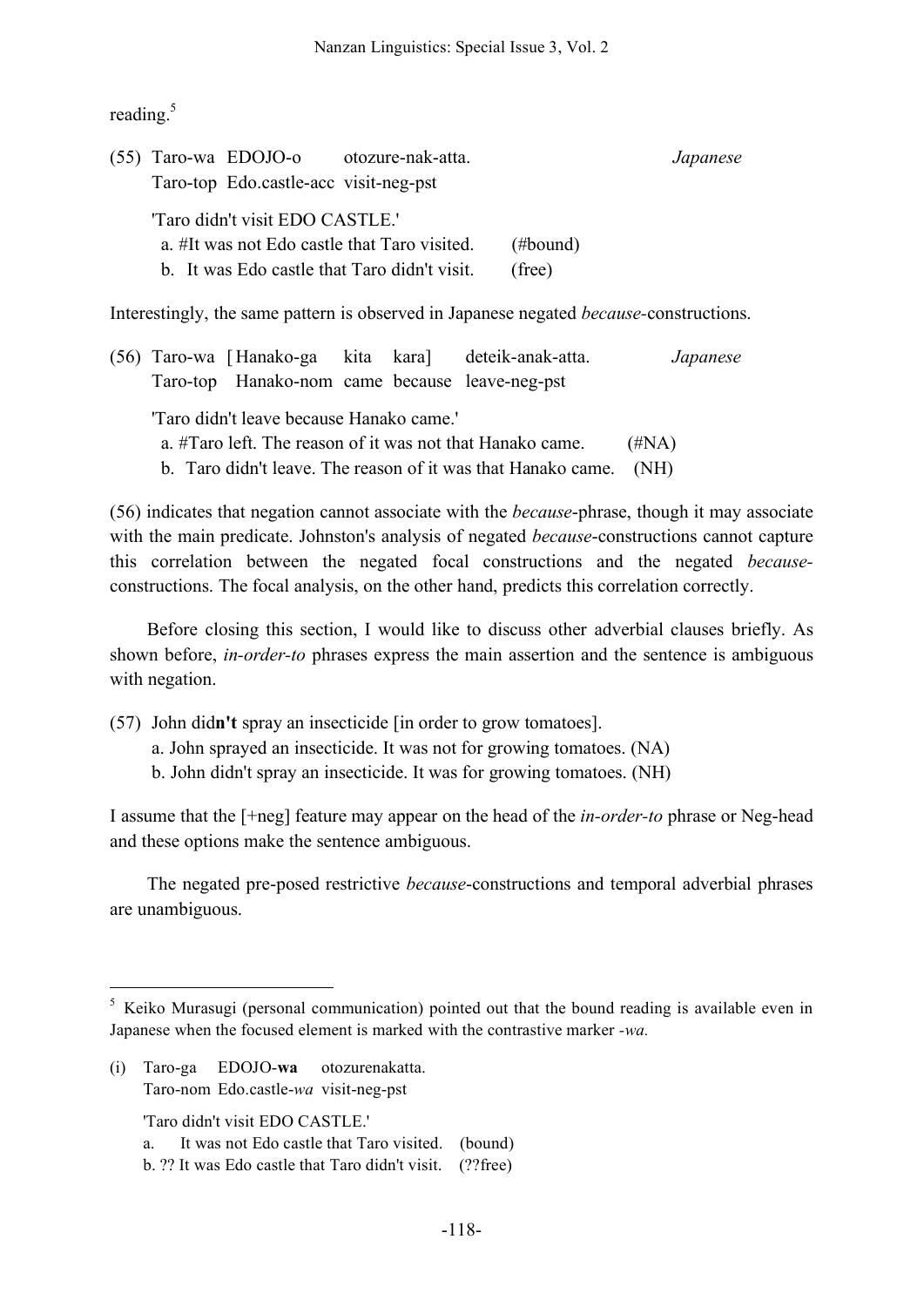- (58) [Because Mary is cooking food], Sam is **not** going out for dinner. a. #Sam is going out for dinner. Its cause is not that Mary is cooking food. (#NA) b. Sam is not going out for dinner. Its cause is that Mary is cooking food. (NH)
- (59) Bob didn't see a pyramid [when he was in Egypt].
	- a. #Bob saw a pyramid. It was not when he was in Egypt. (#NA)
	- b. Bob was in Egypt. During that time, he didn't see a pyramid. (NH)

The pre-posed *because*-clause and temporal adverbial phrases do not express the main assertion and negated sentences are unambiguous. This implies that the head of the pre-posed *because-*phrase and the temporal phrase cannot host the [+neg] feature, suggesting that only phrases which express the main assertion of the sentence can host the [+neg] feature.

### **5. Frequency Adverb**

So far, I have argued that post-verbal restrictive *because*-phrases and *in-order-to* phrases are interpreted analogously to focal phrases. If this is on the right track, we predict that other focus sensitive elements would also associate with those phrases. It has been claimed that the frequency adverbs may associate with a focused phrase (Lewis 1975, Stump 1981, Rooth 1985 and others) and Herburger (2000) observes that the focal construction with a frequency adverb is ambiguous.

- (60) John **always** e-mails Mary AT HOME.
	- a. For all occasions that John e-mails Mary, he does so at home. (bound)
	- b. On all relevant occasions, John is e-mailing Mary. It happens at home. (free)

In the first reading, the frequency adverb *always* associates with a focused element and it is called "bound" reading. In the second reading, *always* does not directly associate with a focused element, rather, it associate with the main predicate. Thus it is called "free" reading.

Independently, Johnston (1994) observes that the restrictive *because-*construction with a frequency adverb is ambiguous.<sup>6</sup>

- (61) John **always** goes back home at eight [because Mary cooks dinner].
	- a. Whenever John goes back home at eight, the reason for doing so is that Mary cooks dinner. (QA)
	- b. On all relevant occasions, John goes back home at eight. The reason for this pattern of behaviour is that Mary cooks dinner. (QH)

needed money. (QH) (Johnston 1994)

 $6$  Johnston's (1994) original example is as follows:

<sup>(</sup>i) Leopold always sold shares because he needed money.

a. On all occasions that Leopold sold shares, his reason for doing so was that he needed money. (QA) b. On all occasions Leopold sold shares, and the reason forthis pattern of behavior wasthat he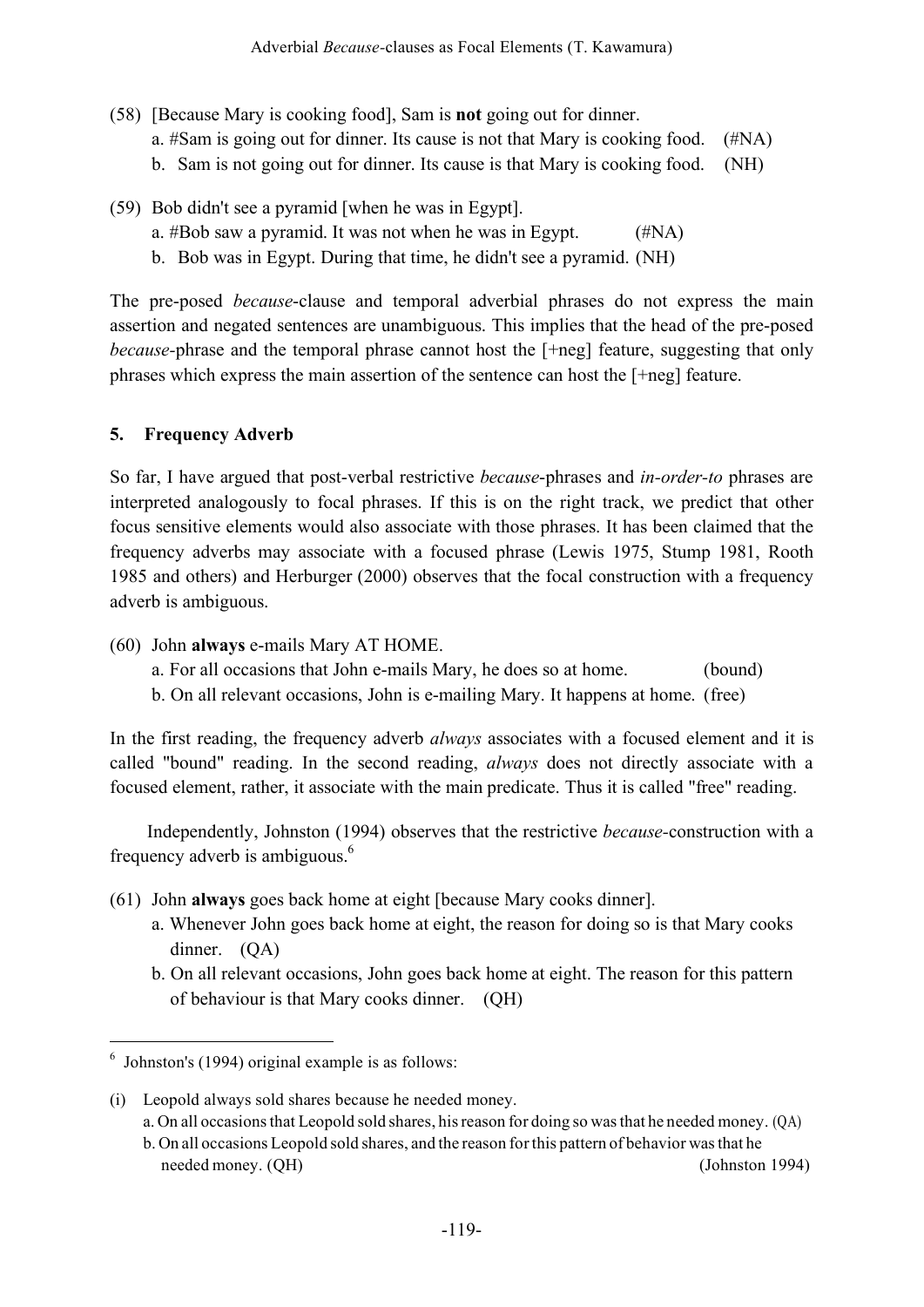On the first reading, each event of the John's going back home at eight is evaluated and the sentence is true if John's reason is Mary's cooking of dinner in each case. Johnston calls this reading "Quantifier Adjunct (QA)" reading. The second reading says that there is a pattern that John goes back home at eight and the sentence is true if this pattern is due to Mary's cooking of dinner. This reading is called "Quantifier Head (QH)" reading.

If the restrictive *because*-phrase is regarded as a focal element, the ambiguity of (61) is correctly predicted and we can analyze the ambiguities of (60) and (61) uniformly. Herburger (2000) argues that frequency adverbs are interpreted as event quantifiers and she proposes the following logical representations for the readings in (60):

(62) John always e-mails Mary AT HOME. a. [Always e:  $C(e)$  & e-mail(e) & Agent (e, John) & Goal (e, Mary)] At (e, home) (bound) b.[ $\exists e_1: C(e_1) \& \{\text{Always } e_2: C(e_2)\}\$ e-mail ( $e_2$ ) & Agent ( $e_2$ , John) & Goal ( $e_2$ , Mary)  $\&$  contain (e<sub>2,</sub> e<sub>1</sub>)] At (e<sub>1</sub>, home) (free)

In the bound reading, the frequency adverb *always* is interpreted as a two-place event quantifier. In the free reading, it is interpreted as a one-place event quantifier which is embedded within the restriction of a higher event quantification. I suggest that the two readings in (61) can be logically represented in the same way.

- (63) John always goes back home at eight [because Mary cooks dinner].
	- a. [Always  $e_1$ :  $C(e_1)$  & go-back( $e_1$ ) & Agent( $e_1$ , John) & Theme( $e_1$ , home) & At( $e_1$ , eight)]  $[\exists e_2: C(e_2) \& \text{ cause}(e_2, e_1)] \text{ cosk}(e_2) \& \text{ Agent}(e_2, Mary) \& \text{ Theme}(e_2, dinner)$  (QA)
	- b.  $[\exists e_1: C(e_1) \& [Always e_2: C(e_2)]$  go-back(e<sub>2</sub>) & Agent(e<sub>2</sub>, John) & Theme (e<sub>2</sub>, home) & At(e<sub>2</sub>,eight) & contain(e<sub>2</sub>,e<sub>1</sub>)][**E**<sub>e3</sub>:C(e<sub>3</sub>)&cause(e<sub>3</sub>,e<sub>1</sub>)] cook(e<sub>3</sub>) & Agent(e<sub>3</sub>,Mary)  $\&$  Theme (e<sub>3</sub>, dinner) (QH)

(63a) says that for each event of John's going back home a eight, it is caused by the event of Mary's cooking of dinner. (63b) says that the event of Mary's cooking dinner induces serial events of John's going back home at eight. These logical representations successfully express the two readings of (61).

Since the *in-order-to* phrases express the main assertion, the *in-order-to* constructions with a frequency adverb are ambiguous, as well.

- (64) John **always** goes back home at eight [in order to please Mary].
	- a. Whenever John goes back home, it is for pleasing Mary. (QA)
	- b. On all relevant occasions, John goes back home at eight. He has this pattern of behavior to make Mary happy. (OH)

When the adverbial phrases do not express the main assertion, the sentence should not be ambiguous and thus, the sentence with a pre-posed *because*-phrase would not be ambiguous. As predicated, (65) has only one reading, which corresponds to the QH-reading.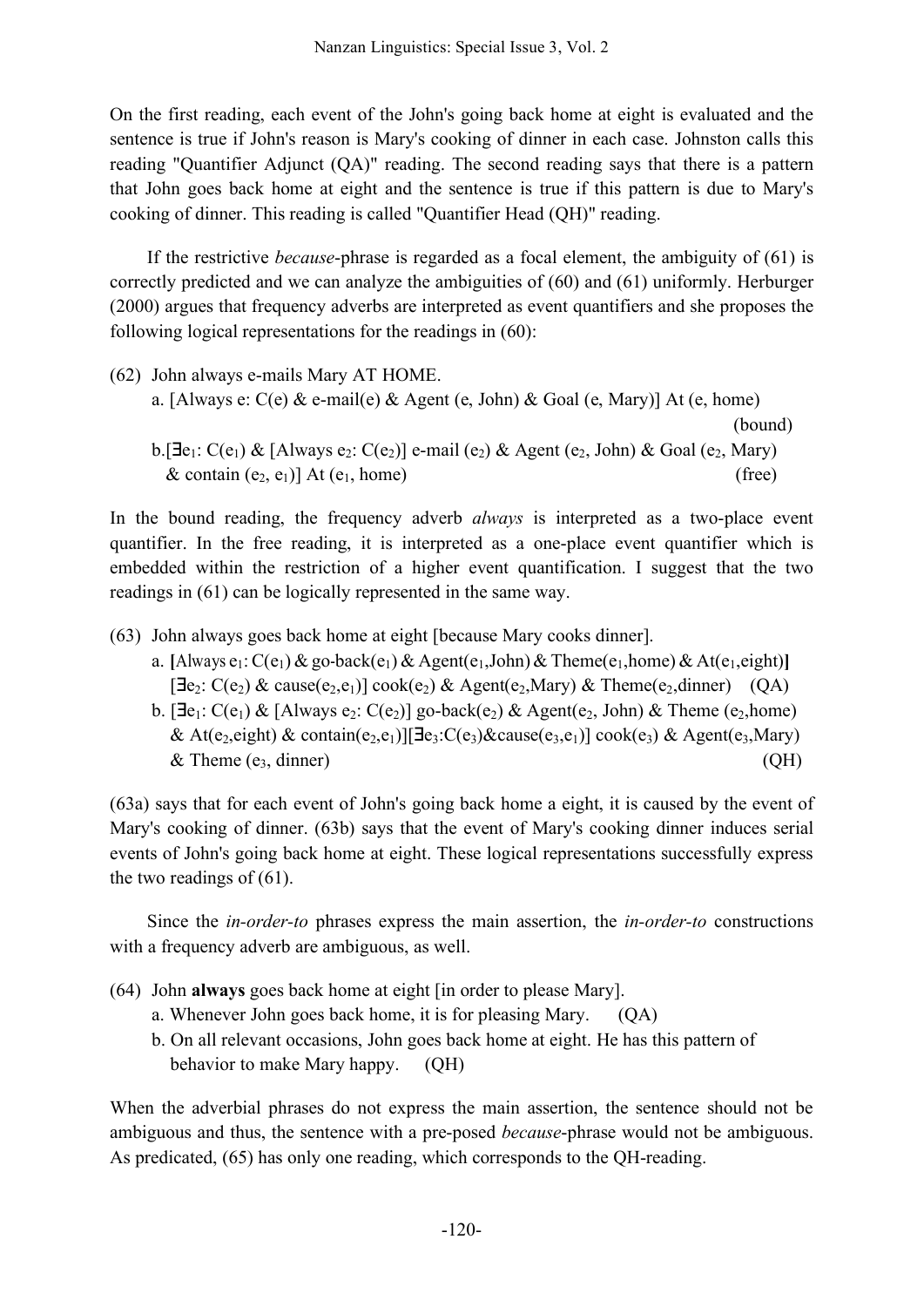(65) [Because Mary cooks dinner], John **always** goes back home at eight.

'Mary cooks dinner. So, for all relevant events, John goes back home at eight.'

The temporal adverbial-phrases are typically presupposed and do not express the main assertion. Thus, we predict that the temporal constructions with a frequency adverb are also unambiguous. However, this prediction does not hold. Johnston (1994) observes that the example in  $(66)$  is ambiguous.<sup>7</sup>

- (66) Marcia **always** writes a letter [when she is at the café]. (Johnston 1994)
	- a. All the occasions that Marcia is at the café, she writes a letter.
	- b. All the occasions that Marcia writes a letter, she is at the café.

This ambiguity is puzzling, but it seems those two readings are different from what we found in the focal constructions. In the first reading (66a), the adverbial phrase provides the restriction of *all* and in the second reading (66b), the main clause provides the restriction of *all*. These readings are not parallel to what we found in the focal constructions and restrictive *because*-constructions. This suggests that two readings in (66) arise from some independent property of temporal adverbial phrases.

### **6. Summary**

In this paper, I proposed that restrictive *because*-phrases and *in-order-to* phrases are interpreted as if they are inherently focused. I argued that the negated sentences with those phrases are ambiguous in a way parallel to negated focal constructions. I also showed that other adverbial phrases which do not express the main assertion are not ambiguous with negation. This analysis captures the correlation between the informational structure of *because*-constructions and the ambiguity, and furthermore, it explains various interesting cross-linguistic phenomena, which cannot be explained by Johnston's (1994) multiple adjunction site analysis. Furthermore, I showed that the association of frequency adverb to the restrictive *because-*phrase can also be accounted for by the focal property of the *because*phrase. This analysis leaves one interesting question: why are the restrictive *because*-phrase and the *in-order-to* phrase inherently focused, and other adverbial phrases are not? I leave this question open for further research.

### **References**

Baker, M. (1988) *Incorporation.* University of Chicago Press, Chicago.

Barwise, J. and R. Cooper (1981) "Generalized Quantifiers and Natural Language," *Linguistics and Philosophy* 4:159-219.

 <sup>7</sup> Edward Wilford (personal communication) pointed out the ambiguity is more clear if we use *letters*, instead of *a letter*, though I use Johnston's original data here.